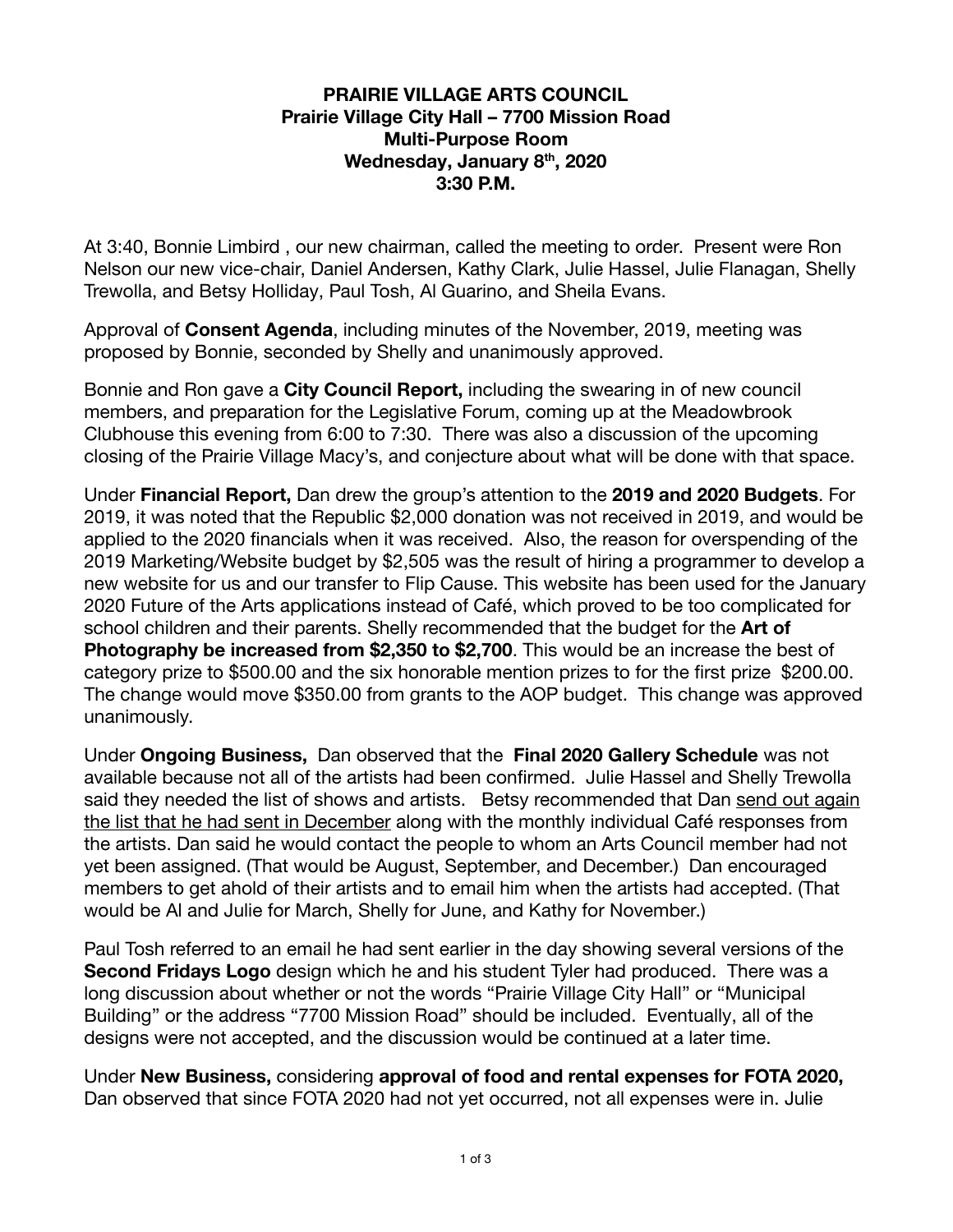moved that the budget of \$1,500 be allocated to the FOTA 2020 event. Bonnie seconded this motion, which passed unanimously. Considering **approval of 3 new Café calls,** Dan's request for an expenditure not to exceed \$1,200 was approved unanimously. Considering the **approval of 2020 monthly reception expenses** , the budget of \$2,400 was increased to \$2,450 ( 7 x \$350) taking \$50 out of grants. Considering **approval of \$1,000 for February Chamber in Chamber, for payment to five musicians was unanimously approved.** Considering the **2021 Budget Presentation,** there will be a sub-group to work on this consisting of Sheila, Dan, Julie H., and Kathy. Sheila agrees to do the presentation. This concluded the business portion of the meeting, which Bonnie adjourned at 4:45.

## **PLANNING COMMITTEE AS A WHOLE**

## **EVENT REPORTS**

**Recap November Exhibit** Sheila reported that the reception was well attended and 3 pieces had sold.

**Recap December Exhibit** Kathy said the mayor and his son attended the reception as well as 80 more people signing in. It was a good event.

**Recap of coming Friday's Exhibit** Julie Flanagan remarked that she still needed a standing microphone and a keyboard. Julie will contact student to see if he can bring his own keyboard. Julie said she still didn't have a judge for the two performing students. Bonnie observed that the city clerk's wife was a musician, and might be happy to judge. During the meeting, Bonnie called Melissa, who said that would be OK with her. Julie Hassel said she needed a scavenger hunt list. Julie F. said she would put together a "make and take" which Kathy will supervise. Julie F. has made up a slide show, but wanted to be reassured that Dan and Rod would be there to set this up. Kathy said she had ordered pizza from Spin Pizza, and would be shopping for individual ice creams (and little spoons?) Last year's gelato was expensive and was gobbled up early by adults.

Julie asked that helpers for Friday arrive at 4:00, whereupon assignments will be handed out.

**February Exhibit** 'Betsy reported that things were on track with her three artists. Since the reception coincides with Chamber in Chamber, she asked Dan what he thought about food and beverages for both events. Dan suggested the usual hors d'oeuvres, water and wine outside in the hall ready at 6:00 for the reception, and a taco bar in the chamber ready at 6:30.

**April 2020 Photo Exhibit** Shelly reported that she was pleased with the prize money change (refer to **Financial Report, 2019 and 2020 Budgets** of these minutes).

**PLANNING**